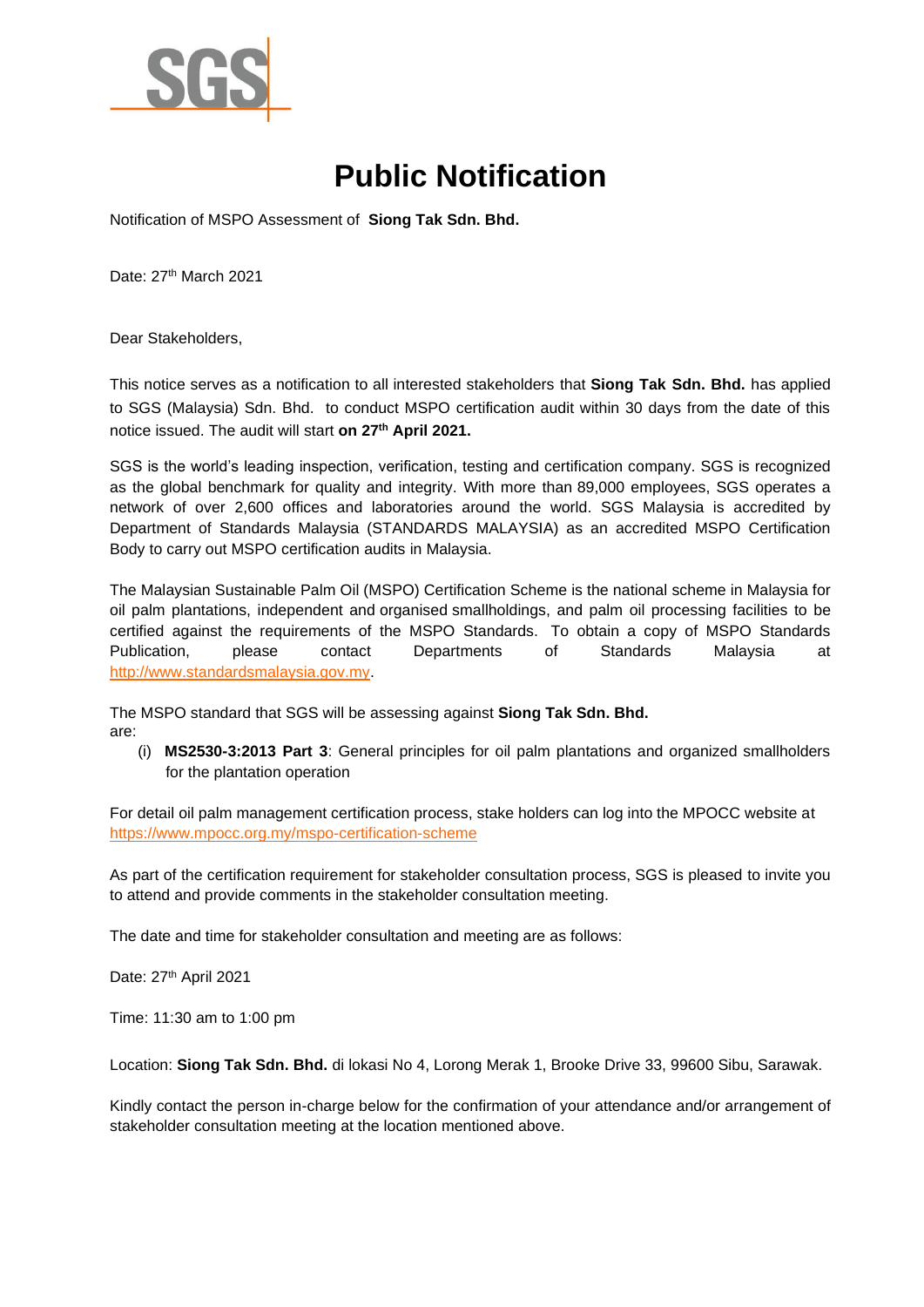**Siong Tak Sdn. Bhd.**

**Mr Yu Ming Hui Assistant Director** 

## **Siong Tak Sdn. Bhd.**

Office Address; No 4, Lorong Merak 1, Brooke Drive 33, 99600 Sibu, Sarawak, Malaysia. Estate Address; Lot 4, Block 3, Seduan Land District.

Mobile no; +6011 2682 3914 Fax no; +084 313024 E-mail: [yutaoshome@gmail.com](mailto:yutaoshome@gmail.com) / [siongtak2@gmail.com](mailto:siongtak2@gmail.com)

Note \*: If you are unable to attend the meeting you are most welcome to meet our audit team and convey your comments during any of the audit days.

| Associated Supply Base of FFB to The Above POM to Be Included in This Assessment |                                                |                      |                |                   |  |  |
|----------------------------------------------------------------------------------|------------------------------------------------|----------------------|----------------|-------------------|--|--|
|                                                                                  |                                                | <b>GPS Reference</b> |                | <b>Total Area</b> |  |  |
| <b>Name</b>                                                                      | <b>Location</b>                                | Latitude             | Longitude      | (Ha)              |  |  |
| Ladang Siong<br>Tak                                                              | Lot 4, Block 3, Seduan Land<br><b>District</b> | 2 19'10.2" N         | 111 51'54.2" E | 160.3             |  |  |

The assessor team for the certification assessment will consist of:

|                                    | Lead Auditor for Best Agricultural Practice,<br>Pest<br>Integrated<br>Management, worker welfare, Social aspect and Supply Chain   |  |  |
|------------------------------------|------------------------------------------------------------------------------------------------------------------------------------|--|--|
| <b>Mr Abdul Khalik Arbi</b>        | Auditor for Quality Management System, Environment<br>Lead<br>Management System, safety and health, and fluent in local languages. |  |  |
|                                    | Lead Auditor for social aspect, workers welfare and fluent in local<br>languages                                                   |  |  |
|                                    | Auditor for Best Agricultural Practice, Integrated Pest Management,<br>worker welfare, Social aspect and Supply Chain              |  |  |
| <b>Ms Siti Baizurah Abdul Aziz</b> | Auditor for Quality Management System, Environment Management<br>System, safety and health, and fluent in local languages.         |  |  |
|                                    | Auditor for social aspect, workers welfare and fluent in local languages                                                           |  |  |

The purpose of this public notification is because SGS being the certification body in charged would like to seek the views and opinions of the stakeholder groups with regards to the oil palm management issues relating to the management unit so as to determine the level of compliance of the management unit with the requirements of MSPO standards. Interested stakeholders can provide comments (if any) on any of the following matters related to the site management unit on the following issues:

- a) Environmental protection within the estate or mill including use of pesticide and effluent management.
- b) Biodiversity within the estate and mill
- c) Opportunities for employment
- d) Contribution for local development
- e) Provision of housing, sanitation, facility and education support

Lot 3 & Lot 4, Persiaran Jubli Perak, Seksyen 22, 40300 Shah Alam, SGS (Malaysia) Sdn Bhd | Selangor, MALAYSIA Tel: 603 -76270080 Fax: 603 -76270082 [www.sgs.com](http://www.sgs.com/)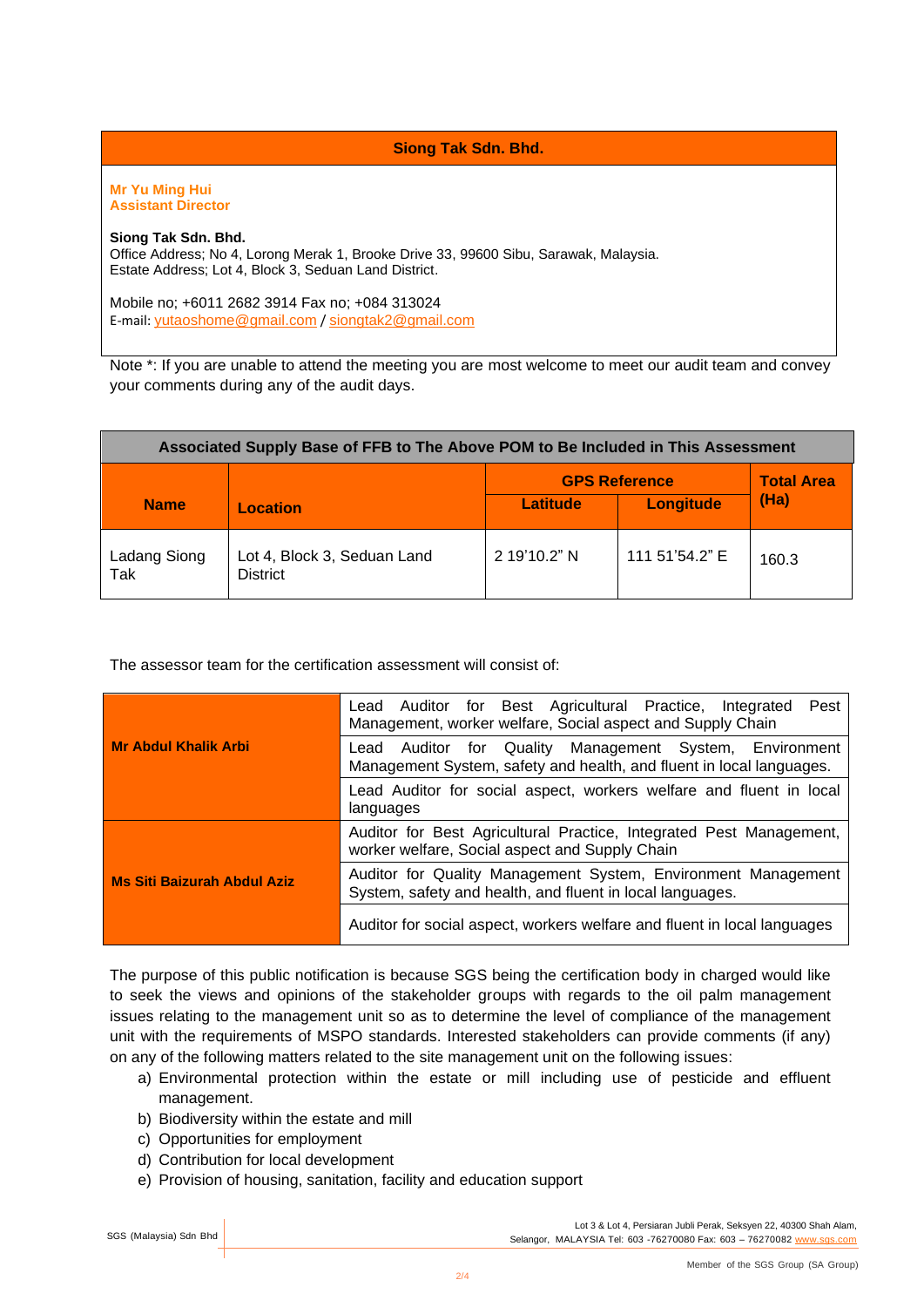f) Other issues related with the assessment

SGS maintains confidentiality at all levels of its organization concerning information obtained in the course of its business and in particular this MSPO certification process. No information will be disclosed to any third party unless in response to legal process or required by the MPOCC of the MSPO accreditation body, after providing the Client and/or Stakeholders with a copy of such process or requirement. Otherwise, no information received shall be disclosed without prior consent of the stakeholder group concerned.

Therefore, all stakeholders can come to SGS with full confidence to provide their views and comments as SGS is bonded by the confidentiality principles and rules as embedded in the MSPO Accreditation policies and scheme owner's procedure.

We invite all stakeholders to take part in this consultation process as you can make a positive contribution to the certification decision. We invite you to raise any issues, both positive and negative, by sending a written response by mail, fax or e-mail to SGS (Malaysia) Sdn. Bhd.

Please include the following details in case we may need to contact for your clarification on any issues raised.

| <b>Name</b>      |   |  |
|------------------|---|--|
| <b>Address</b>   |   |  |
|                  |   |  |
| <b>Telephone</b> |   |  |
| E-mail           | ٠ |  |

If you wish your comments and views to be treated in full confidential manner or remain anonymous, you can mark your reply 'IN CONFIDENCE' and send the letter or mail to:

| <b>SGS (Malaysia) Sdn. Bhd.</b>                                                                                                                |
|------------------------------------------------------------------------------------------------------------------------------------------------|
| <b>Mr. Kenny Looi</b><br>Certification & Business Enhancement (CBE)<br>Country Business Manager (CBE)<br>Lot 3 & Lot 4, Persiaran Jubli Perak, |
| Seksyen 22, 40300 Shah Alam,<br>Selangor, MALAYSIA                                                                                             |
| Phone: +603 7627 0080<br>Fax: +603 7627 0082<br>E-mail: kenny.looi@sgs.com                                                                     |

If for any valid reason that you do not agree with the outcome of the certification (e.g. disagree with the granting of the certificate to this management unit and etc.), the stakeholder has the right to dispute and complain to SGS. The stakeholder shall submit its complaint/disputes/grievances to SGS within 30 days, supported by relevant facts and data for considering during the Complaint/Disputes/Grievances Procedure.

All Complaints/Disputes/Grievances forwarded to SGS are put before an independent Appeal Panel under SGS Advisory Board/Governance of Impartiality Committee. The decision of the Appeal Panel shall be final and binding on both the stakeholders and SGS.